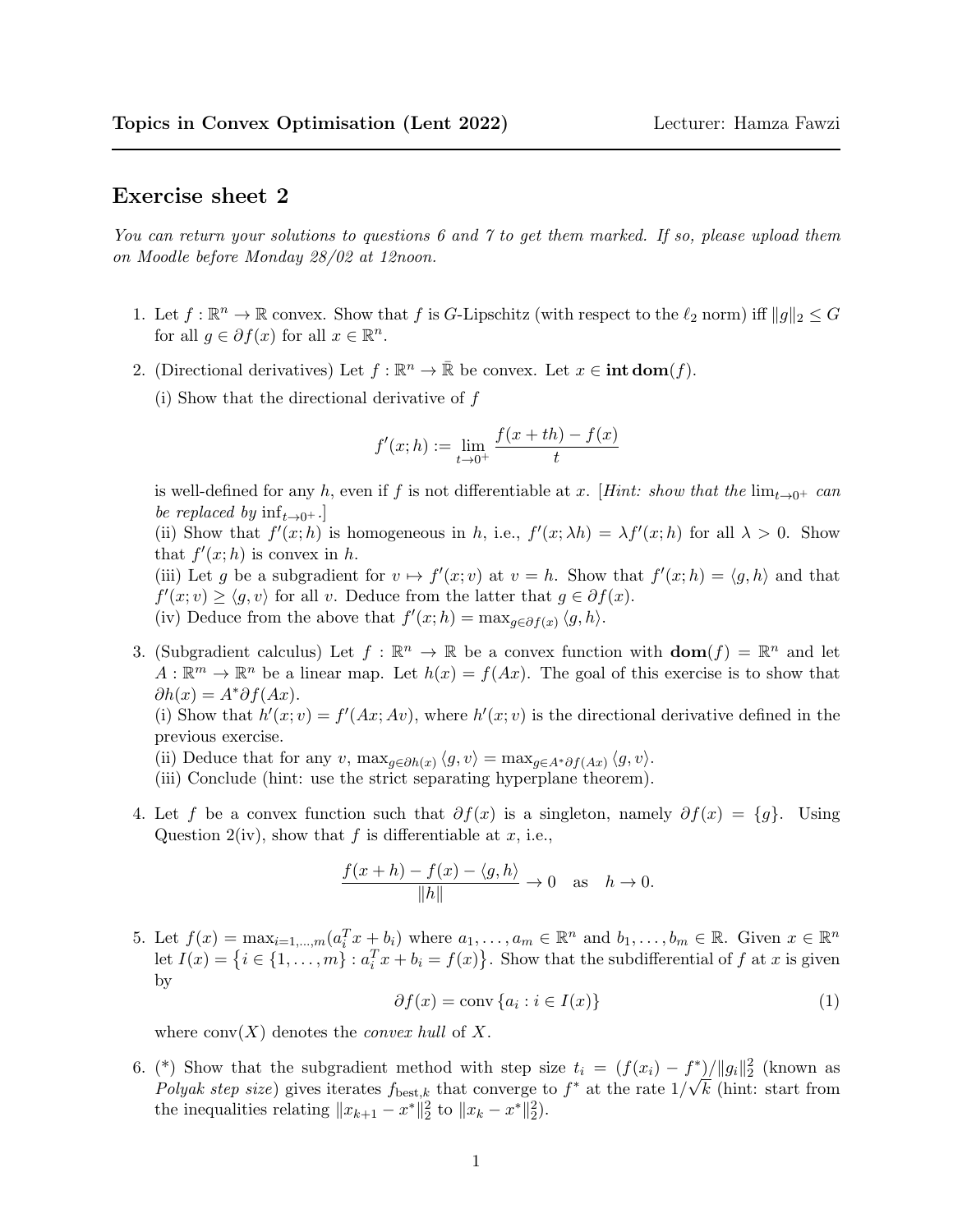7. (\*) Consider the following optimization problem for denoising a one-dimensional signal  $b \in \mathbb{R}^n$ :

$$
\min_{x \in \mathbb{R}^n} \|x - b\|_2^2 + \gamma \|Dx\|_1
$$

where  $\gamma > 0$ , and  $D \in \mathbb{R}^{(n-1)\times n}$  is the finite-difference operator  $Dx = [x_{i+1} - x_i]_{1 \le i \le n-1}$ .

After introducing the new variable  $y = Dx$ , compute the Lagrangian and the dual problem, and discuss algorithms to solve the dual problem as well as their convergence properties. Compare with the subgradient method applied to the original problem. Extra: implement the algorithms with  $b$  a piecewise constant signal corrupted by some Gaussian noise.

- 8. (a) Let  $\mathbb{R}^n_+ = \{x \in \mathbb{R}^n : x_i \geq 0 \,\forall i\}.$  Compute the normal cone of  $\mathbb{R}^n_+$  at any  $x \in \mathbb{R}^n_+$ .
	- (b) Consider the following linear program:

$$
\min_{x \in \mathbb{R}^n} c^T x \text{ s.t. } Ax = b, x \ge 0
$$

where  $A \in \mathbb{R}^{m \times n}$ ,  $b \in \mathbb{R}^m$  and  $c \in \mathbb{R}^n$ . Derive the KKT conditions for optimality. What is the dual optimization problem?

- 9. (a) Let  $\mathbf{S}_{+}^{n}$  be the convex cone of real symmetric  $n \times n$  matrices that are positive semidefinite. Compute the normal cone of  $S^n_+$  at any  $X \in S^n_+$ . [The inner product for two real symmetric matrices  $A, B \in \mathbf{S}^n$  is  $\langle A, B \rangle = \text{tr}(AB) = \sum_{ij} A_{ij} B_{ij}$ .
	- (b) Consider the following convex optimization problem, known as a semidefinite program:

$$
\min_{X \in \mathbf{S}^n} \langle C, X \rangle \quad \text{s.t.} \quad A(X) = b, X \in \mathbf{S}^n_+
$$

where  $A: \mathbf{S}^n \to \mathbb{R}^m$  is a linear map,  $b \in \mathbb{R}^m$  and  $C \in \mathbf{S}^n$ . Assuming that  $\text{int}(\mathbf{S}^n_+) \cap \{A(X) =$ b} is nonempty, derive the KKT conditions for optimality. What is the dual optimization problem?

- 10. Implement the subgradient method to minimize  $||Ax b||_1$  where A and b are generated at random. Experiment with different choices of step size.
- 11. (Lower complexity bound for the subgradient method) In this exercise we prove a lower complexity bound for nonsmooth convex optimization. Consider an algorithm that starts at  $x_0 = 0$  and such that when applied to a function f, the  $(i + 1)$ 'th iterate satisfies

<span id="page-1-0"></span>
$$
x_i \in \text{span}\{g_0, \dots, g_i\} \tag{2}
$$

where  $q_0 \in \partial f(x_0) = \partial f(0), \ldots, q_i \in \partial f(x_i)$ .

(a) Consider the function

$$
f(x) = \max_{i=1,\dots,n} x_i + \frac{1}{2} ||x||_2^2
$$

with  $x \in \mathbb{R}^n$ . Compute  $\partial f(x)$  for any x.

- (b) Compute  $f^* = \min_{x \in \mathbb{R}^n} f(x)$  and find a minimizer  $x^*$ .
- (c) Show that f is  $(1 + R)$ -Lipschitz on the Euclidean ball  $\{x \in \mathbb{R}^n : ||x||_2 \le R\}$  [Hint: consider  $||g||_2$  for  $g \in \partial f(x)$ .]